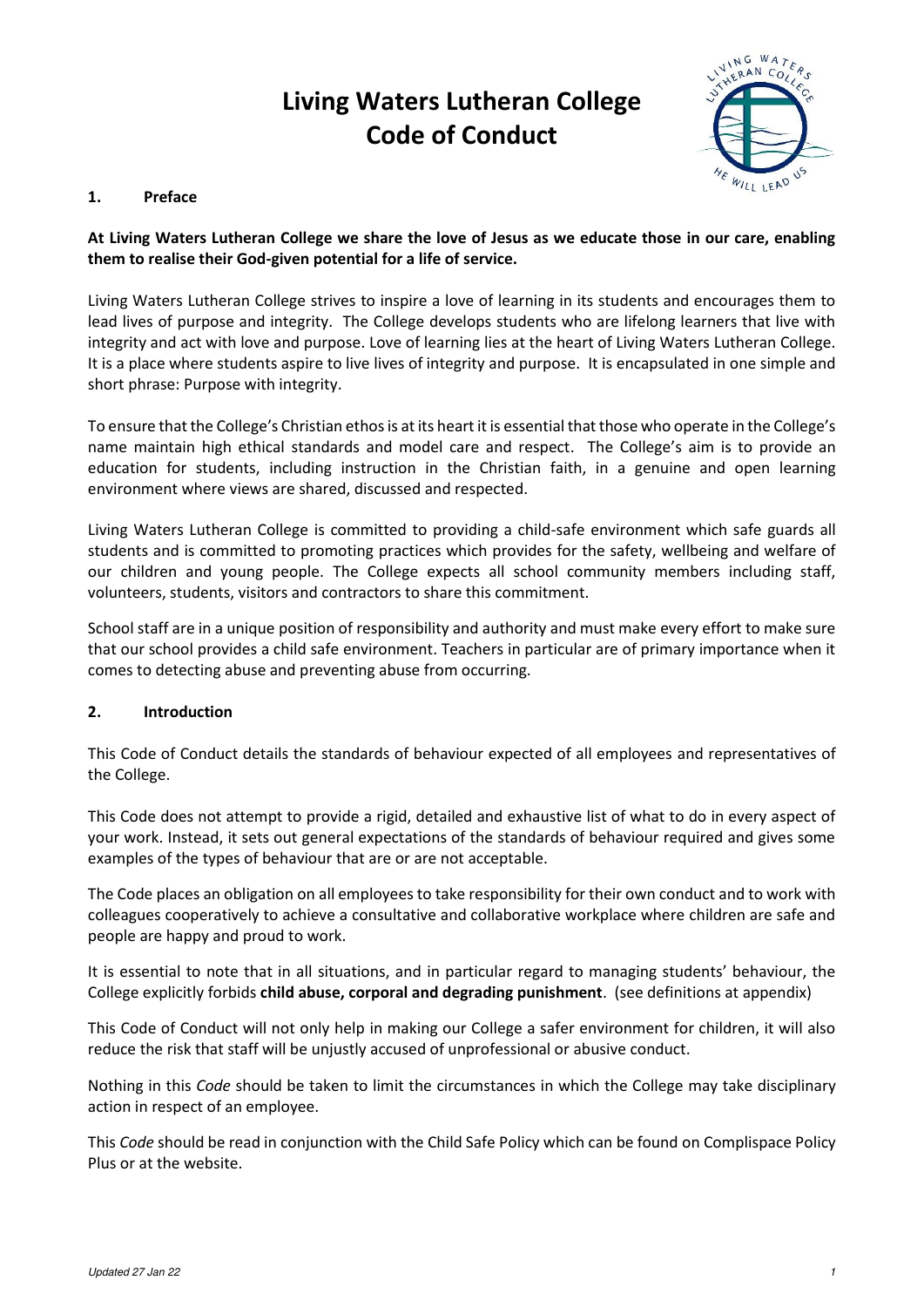# **3. Who has to comply with the Code of Conduct?**

All employees of the College must comply with this *Code.* Volunteers, visitors and contractors are also expected to comply with this C*ode*.

Staff, visitors, volunteers and contractors will be held accountable for breaches of the *Code*.

| <b>HOW TO COMPLY</b> |     |                                                                                                                           |  |
|----------------------|-----|---------------------------------------------------------------------------------------------------------------------------|--|
|                      |     | You must:                                                                                                                 |  |
|                      | (a) | conduct yourself, both personally and professionally in a manner that upholds the ethos; and<br>reputation of the College |  |

- (b) comply with the College's policies and procedures; and
- (c) behave respectfully, ethically and responsibly.
- 2. If you are responsible for engaging or managing external consultants, contractors or volunteers, it is your responsibility to make them aware of the College's expectations of conduct consistent with the College's Code of Conduct during the period of their engagement. They should be told that any conduct that is not consistent with the Code may result in the engagement of a contractor, consultant or volunteer being terminated

### **4. Principles of the Code of Behaviour**

As the College has a duty of care to its students, the expectation and understanding is that all staff and students will act in the best interests of the students and that the welfare and safety of students will be of paramount concern. All interactions therefore should be transparent and meet the principles of the Code of Conduct.

This Code of Conduct is intended to provide staff and community members with guidance as to the expected behaviours of all staff, visitors, volunteers and contractors engaged by Living Waters Lutheran College.

Staff are expected to behave in a manner which promotes the safeguarding role of the College, in a manner which is in accord with school expectations, professional expectations and best practice of the teaching profession, as well as the expected norms of our community. You must be fully aware that your actions will be subject to appropriate scrutiny by other staff and by the community and you must be prepared to give an account of your behaviours to leadership when requested.

Any staff member who is unsure about appropriate boundaries in a particular circumstance or must act contrary to either specific or implied boundaries, must consult as early as possible with their line manager to discuss the possible breaches. If a breach inadvertently occurs the staff member must bring it to the attention of senior management immediately.

Staff are responsible for their own actions and should avoid any conduct which might be construed by a reasonable person as inappropriate. When considering their actions, staff could consider the following:

- (a) How might this interaction be perceived by others?
- (b) Am I treating this student differently from others?
- (c) Can I achieve the same outcome through a different interaction?
- (d) Would I do this or say this if a colleague were present?
- (e) Would I condone my conduct if I observed it in another adult?
- (f) What guidance would my employer give me in this situation?

### **5. THE PRINCIPLES OF CONDUCT**

### **Principle 1 Employee expectations**

As an employee, you should be familiar with the College's policies and procedures, know where you can access them for checking purposes and be able and willing to comply with the College's policies and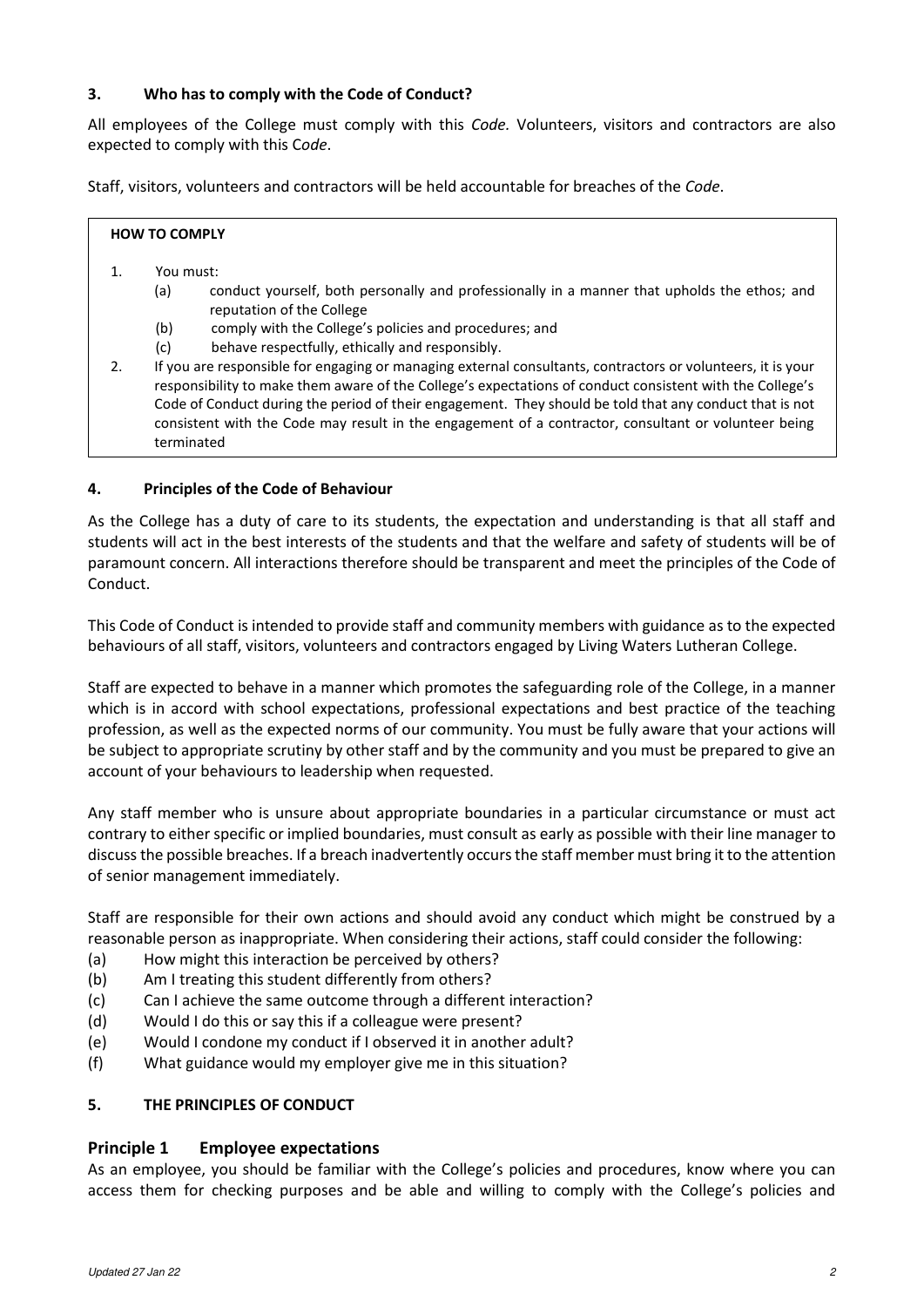# procedures. **The policies and procedures are on Complispace Policy Plus and key policies are also publicly available on the College website.**

If you are uncertain about the scope or content of a policy with which you must comply, or any legal obligations to which you are subject, you should seek clarification from your direct supervisor or line manager or the Principal.

You should also be familiar with the legislation under which you are employed as this may specify requirements with which you need to comply.

As a College employee, you are expected to:

- (a) perform your duties to the best of your ability and be accountable for your performance;
- (b) follow reasonable instructions given by your supervisor or his/her delegate;
- (c) comply with lawful directions;
- (d) carry out your duties in a professional, competent and conscientious manner, while seeking suitable opportunities to improve your knowledge and skills, including through participation in relevant professional development;
- (e) act honestly and in good faith in fulfilling your duties;
- (f) be respectful, courteous and responsive in dealing with your colleagues, students, parents and members of the public;
- (g) work collaboratively with your colleagues; and
- (h) ensure that your conduct, whether during or outside working hours, is consistent with the ethos of the College and does not damage the reputation of the College.
- (i) dress in a professional manner that is appropriate for your role.

### **How to Comply**

- 1. Inform the **Principal** if you are charged with or convicted of a serious offence.
- 2. Report any concerns that you may have about the safety, welfare and wellbeing of a child or young person.
- 4. Report any concerns you may have about the inappropriate actions of any other employee, contractor or volunteer that involves children or young people;
- 5. You should refer to the College's (Child Protection Policy) for further information about these obligations.
- 6. Staff should make themselves familiar with the procedure for handling allegations against staff and students. It is expected that staff who form a belief that the boundaries or code of conduct has been breached will inform the Principal.
- 7. Doctors, teachers, nurses and midwives, police officers and boarding supervisors are required by law to make a mandatory report of child sexual abuse when a belief, based on reasonable grounds, is formed that sexual abuse is occurring or has occurred. This applies if you are working in a paid or unpaid capacity as a teacher and/or boarding supervisor. **Staff who are not teachers or boarding supervisors** must report all forms of abuse to the College Principal. Reports of abuse involving the Principal must be reported to the Chair of the College's governing body. *NB: Sexual abuse that occurred before 1 January 2009 is not considered a mandatory report but must be reported to the Principal.*
- 8. In cases where a former student (under the age of 18), or the parent or guardian of a former student, makes an allegation about child sexual abuse at the College occurring before 2009, the Department of Communities – Child Protection Service is to be informed immediately. A matter involving a former student who is 18 or over is reportable to the Police.

# **Principle 2 Good teaching practice**

As a professional teacher it is expected you will provide quality teaching appropriate for your students, recognising the diversity of learners in your care and making every effort to help all students equally so they have every chance of succeeding.

Good teaching also means you will work closely with your colleagues and the parents/caregivers of your students and respond appropriately and promptly to any concerns they have.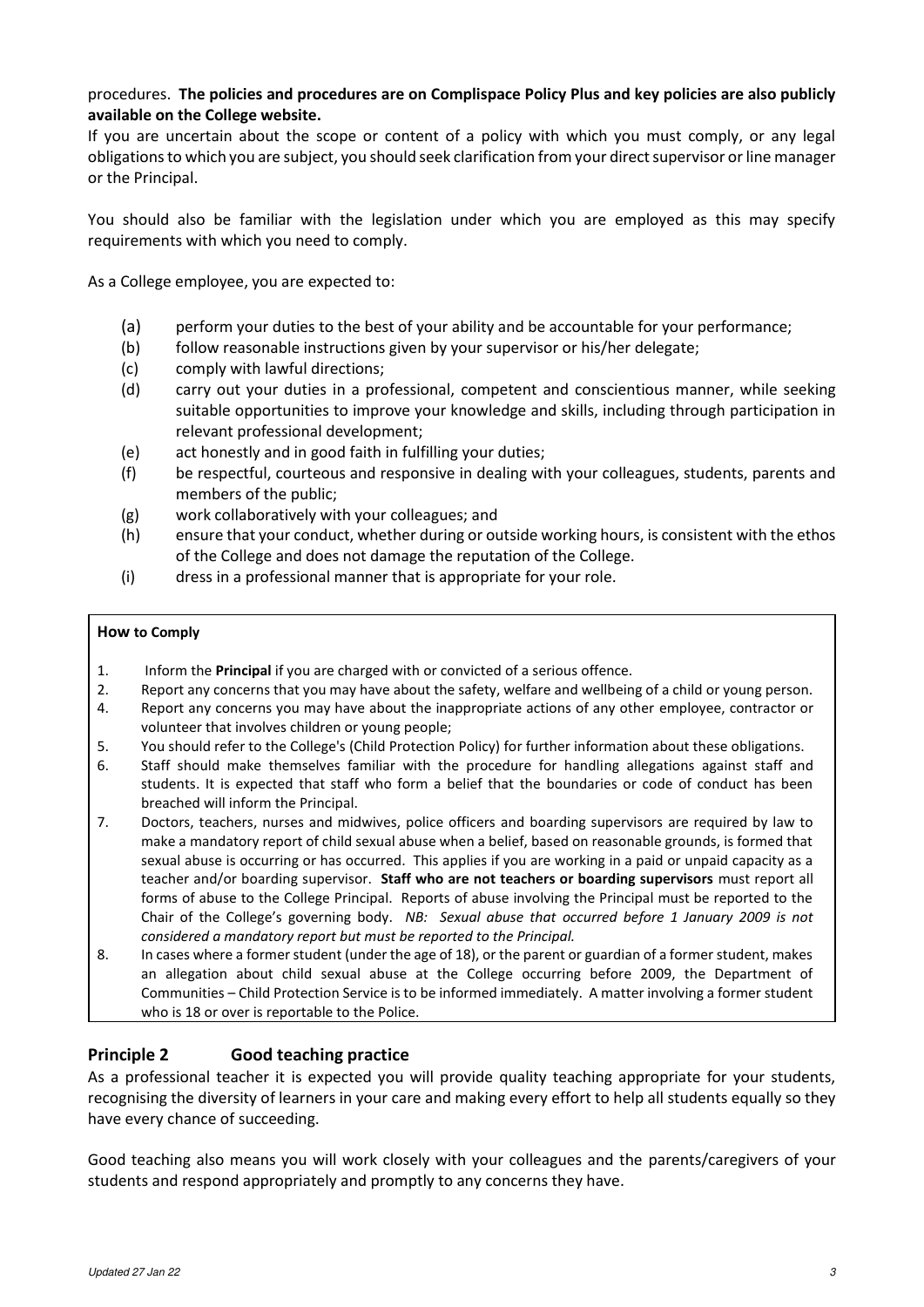#### **How to Comply**

- 1. You differentiate your lessons to cater for all learners and show no favoritism, bias or prejudice in your dealing with your students.
- 2. You make all effort to facilitate the provision of ancillary support to a student, as is determined by their needs, to enable their equitable access to educational programmes. Examples of ancillary support include extension programs for gifted and talented students; assistive technologies, counselling.
- 2. You maintain a safe classroom environment.
- 3. As a professional you will look for and take advantage of every learning opportunity that is appropriate to your role.
- 4. As part of your treating all students with respect you will have high expectations of all of your students.
- 5. It is expected you will regularly review school policies and make every effort to comply with them.
- 6. You maintain regular communication with your students' parents/ guardians.
- 7. As a professional teacher who understands that things change and improvement is always possible you will work cooperatively with your colleagues and share ideas and experiences in a collegiate manner.

# **Principle 3 Respect for people**

Staff should understand their responsibilities to safeguard and promote the welfare of students and other staff.

The College expects employees to treat each other with respect and courtesy. Our daily interaction with others reflects on the College's reputation and Christian values. Therefore, all employees are expected to be approachable, respectful, courteous and prompt in dealing with other people, including students, parents, other employees and members of the community.

Employees who work with students have a special responsibility in presenting themselves as appropriate role models for those students. Modelling effective leadership and respect in your interactions with students can have a profoundly positive influence on a student's personal and social development.

- 1 Model effective leadership and respect in your interactions with students.
- 2. Continually monitor and reflect on your own practice, so as to model appropriate behaviour and to follow the guidance in this code of conduct.
- 3. Do not use rude or insulting behaviour, including verbal and non-verbal aggression. Abusive, threatening, intimidating or derogatory language and physical abuse or intimidation towards other employees, contractors, students and parents is unacceptable. You must not use information and communication technologies, such as email, mobile phones, text or instant messaging, blogs, social media sites and other websites to engage in this type of behaviour.
- 4. You must not engage in unlawful discrimination against, harassment of, or bullying towards a fellow employee, contractor, volunteer, student or parent/guardian. Your obligations in this regard are set out in the Bullying (Staff) Policy. Unlawful harassment or discrimination may constitute an offence under the Equal Opportunity Act 1984 or federal industrial or discrimination legislation. Bullying may be a breach of your obligations under work health and safety legislation or your duty of care at common law.
- 5. You should ensure that you are aware of the Bullying (Staff) and Harassment Policy. If you believe you are being unlawfully harassed or discriminated against or bullied:
	- (a) where you feel comfortable ask the person to stop, or make it clear that you find the behaviour offensive or unwelcome. It may be useful to speak with your supervisor or Department Head in the first instance to seek guidance on how to do this; and/or
	- (b) raise the issue as a grievance in accordance with the Equal Employment Opportunity and Harassment policy (What to do if you feel you have been discriminated against, harassed or bullied) as soon as possible after the incident(s) have occurred.
- 6. Do not lie about or exaggerate a complaint.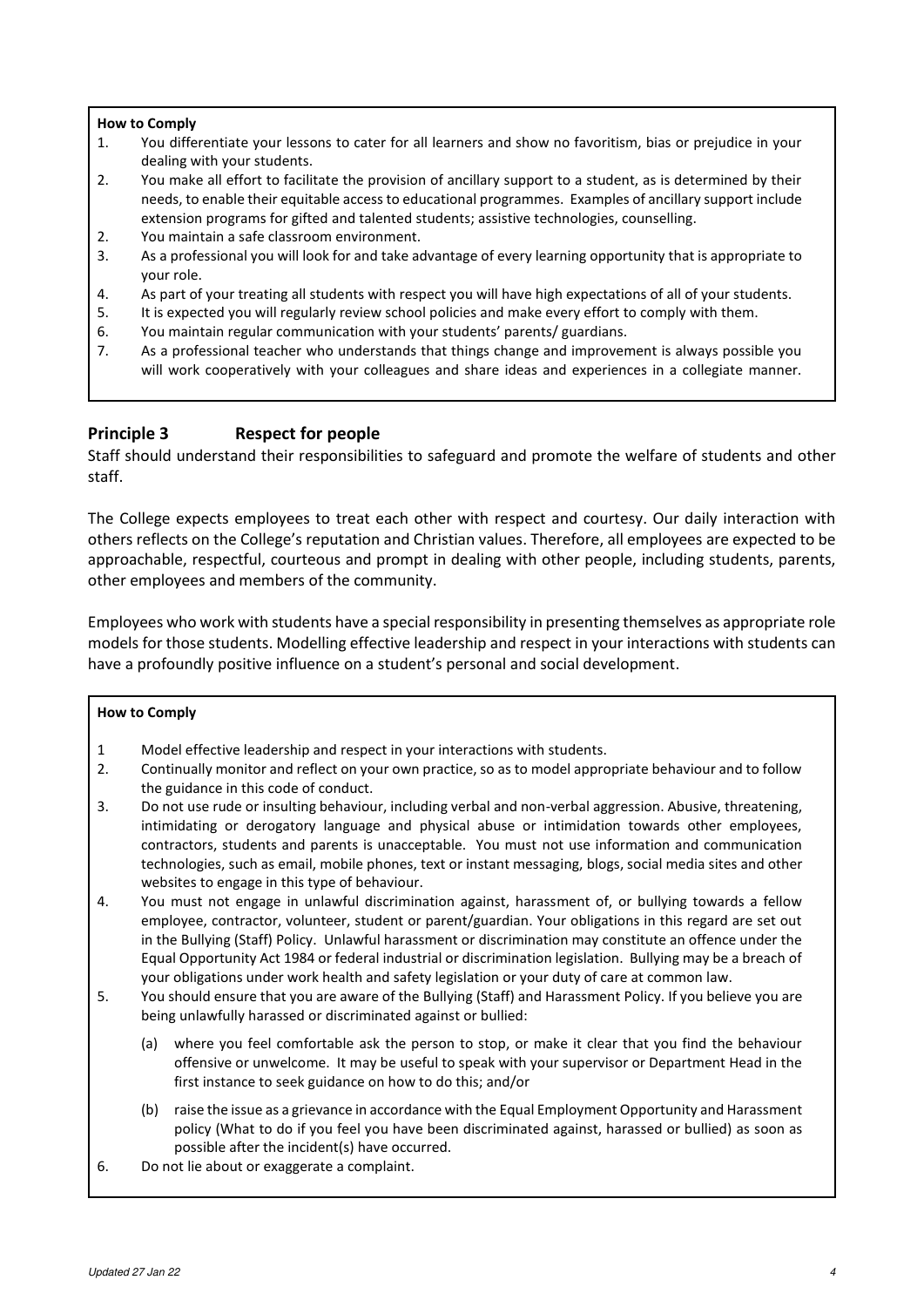# **Principle 4 Duty of Care and Occupation Health and Safety**

As a College employee, you have a duty of care to students in your charge to take all reasonable steps to protect them from risks of harm that can be reasonably predicted.

The duty encompasses a wide range of matters, including (but not limited to):

- the provision of adequate supervision
- ensuring grounds, premises and equipment are safe for students' use
- implementing strategies to prevent bullying from occurring in the College, and
- providing medical assistance (if competent to do so), or seeking assistance from a medically trained person to aid a student who is injured or becomes sick at school.

### **Duty of Care**

As an employee of the College, you have a duty of care to students in your charge. That duty is to take all reasonable steps to protect students from risks of harm that can be reasonably predicted. For example, preventative measures should be taken against risks from known hazards and from foreseeable risk situations. The standard of care that is required, such as the degree of supervision, needs to be commensurate with the students' maturity and ability. Duty of care to students applies during all activities and functions conducted or arranged by the College. The risks associated with any activity need to be assessed and managed before the activity is undertaken.

You should ensure that you are aware of the College's policies with regard to duty of care and management of risk. (Excursion, Camp and Excursion Risk Assessment, Outdoor Education Management)

### **Occupational Health and Safety**

You also have a responsibility under occupational safety and health legislation to take care of your own health and safety at work. It is also your responsibility to ensure that your activities do not place your own safety at risk and that of your co-workers, students or other persons that you may come into contact with at work.

Considerations of safety relates to both physical and psychological well-being of individuals. You should ensure that you are aware of and comply with the College's Safety and Health policies.

- 1. Do not expose students or anyone else at your workplace to any risk or hazard.
- 2. Read the College's evacuation and/or lock down procedures.
- 3. Do not leave students unsupervised either within or outside of class. You should be punctual to class and allocated supervision.
- 4. Remain with students at after school activities until all students have been collected. In the event that a student is not collected you should remain with the student until collected, or seek advice from your supervisor.
- 5. Do not be late to playground duty. Actively supervise your designated area, being vigilant and constantly moving around.
- 6. Look out for bullying or any other form of discriminatory behaviour, and report incidents to the appropriate staff member. Additional detail about student bullying is set out in the Statement on Bullying and Harassment.
- 7. Attend to ill or injured students. Should additional assistance be required you should contact the College First Aid Officer or Office staff 557/501/503 for assistance.
- 8. Do not store or administer medication to students unless their use complies with the Medication Administration Policy.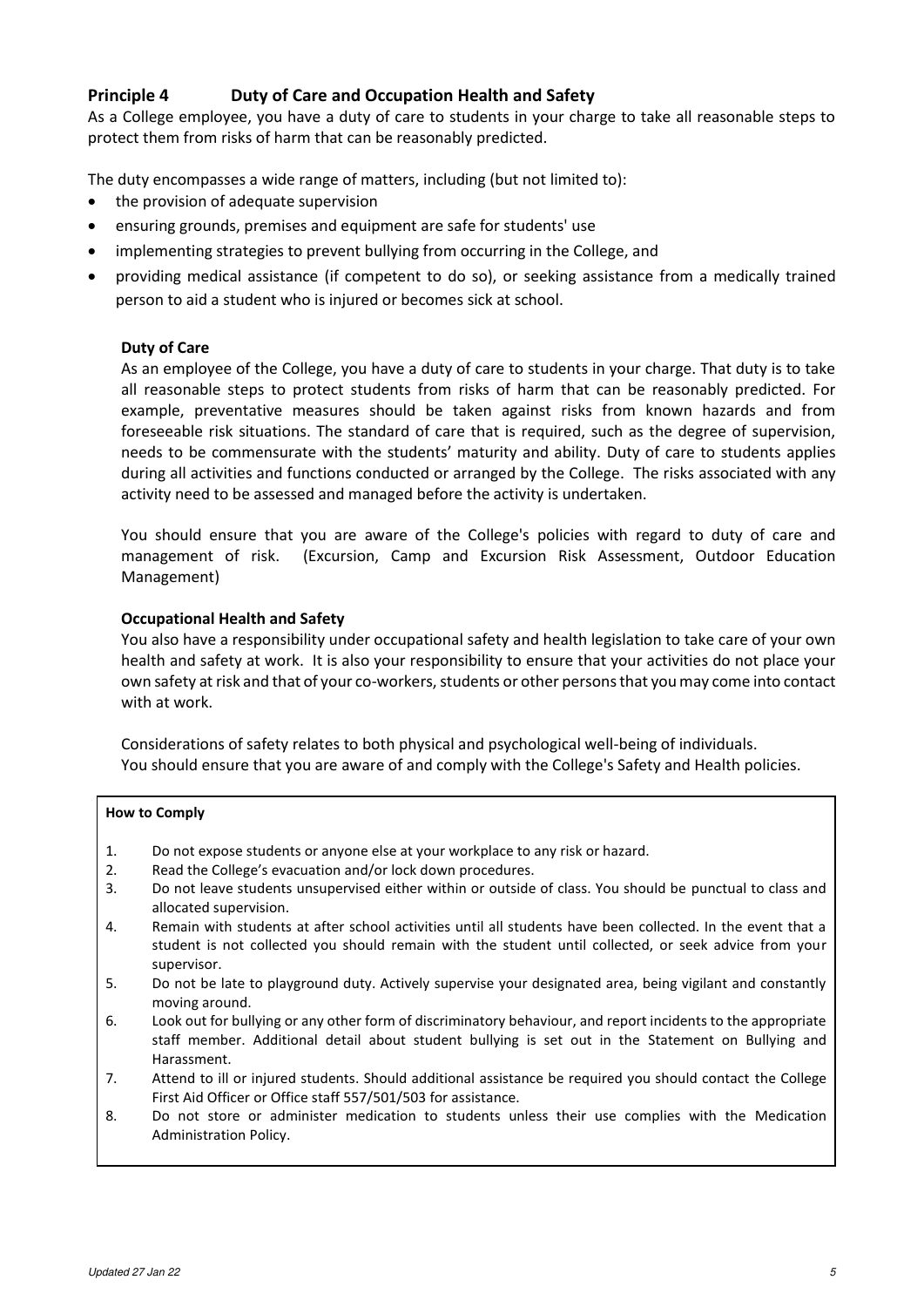# **Principle 5 Maintain professional relationships between employees and students**

Teachers need to treat their students with courtesy and respect and provide an environment that encourages their students to do the same.

As a College employee, you are expected to always behave in ways that promote the safety, welfare and well-being of children and young people. You must actively seek to prevent harm to children and young people, and to support those who have been harmed.

While not all employees are required to manage and supervise students, it is important for all College employees to understand and observe the College['s child protection policies](https://www.det.nsw.edu.au/policiesinter/category/search.do;jsessionid=996b1e21bc27d844859b076404e91c6a52b3e8a22d7.e34Sa3ePc30Sbi0LbxuPax0KbxuSe0;jsessionid=996b1e21bc27d844859b076404e91c6a52b3e8a22d7.e34Sa3ePc30Sbi0LbxuPax0KbxuSe0?level=Schools&categories=Schools|Wellbeing|Child+protection).

# **The detection and prevention of grooming behaviour is a vital consequence of complying with this principle.**

#### **How to Comply**

#### **Supervision of students**

- 1 Do not be alone in an enclosed space with a student. Where you are left with the responsibility of a single student you should ensure that this is in an open space in view of others. Where this is not possible or practical it should be discussed with your supervisor and/or the Principal.
- 2 Do not drive a student in your car unless you have specific permission from your supervisor and/or the Principal and written permission from the parent to do so. In the event of an emergency you should exercise discretion but then report the matter to your supervisor.
- 3 If you wish to conduct a private conversation with a student you should consider the time and venue carefully to avoid placing yourselves in a vulnerable situation. It is preferable to leave the door open. You should not locate yourself between the student and the door.
- 4 When confiscating personal items, such as mobile phones or hats, ask students to hand them to you. Only take items directly from students in circumstances where concern exists for the safety of the student or others and your own safety is not jeopardised by this action

#### **Physical contact with students**

- 1. You must not impose any form of corporal or demeaning punishment on a student in the course of your professional duties. Refer to the College's Behaviour Management Policy.
- 2. When physical contact with a student is a necessary part of the teaching/learning experience you must exercise caution to ensure that the contact is appropriate and acceptable. You should seek reassurance from the student before making contact or asking for a volunteer if necessary to demonstrate a particular activity.
- 3. Attention to the toileting needs of young children should be done with caution. It may be appropriate to have the door open. For students with a disability the management of toileting needs should be included in the student's individual management plan.
- 4. When congratulating a student, a handshake as long as the student is comfortable with this action. Kissing of students is not acceptable.
- 5. Assessing a student who is injured or ill may necessitate touching the student. Always advise the student of what you intend doing and, if they are conscious, seek their consent.
- 6. Sometimes in ensuring duty of care you may be required to restrain a student from harming him or herself or others using reasonable force. Any such strategy must be in keeping with the College's behaviour management practices or individual student management plans. You should report and document any such incidents.

#### **Relationships with students**

- 1. You must not have a romantic or sexual relationship with a student. It is irrelevant whether the relationship is homosexual or heterosexual, consensual or non-consensual or condoned by parents or caregivers. You are reminded of:
	- a) the law prohibiting sexual relations with a person under the age of consent (16 years); and
	- b) the law prohibiting sexual relations between a teacher and his or her student under the age of 18 years.
- 2. You must not develop a relationship with any student that is, or that can be interpreted as having a personal rather than a professional interest in a student. An overly familiar relationship with any student (including any adult student) that you are responsible for teaching, tutoring, advising, assessing, or for whom you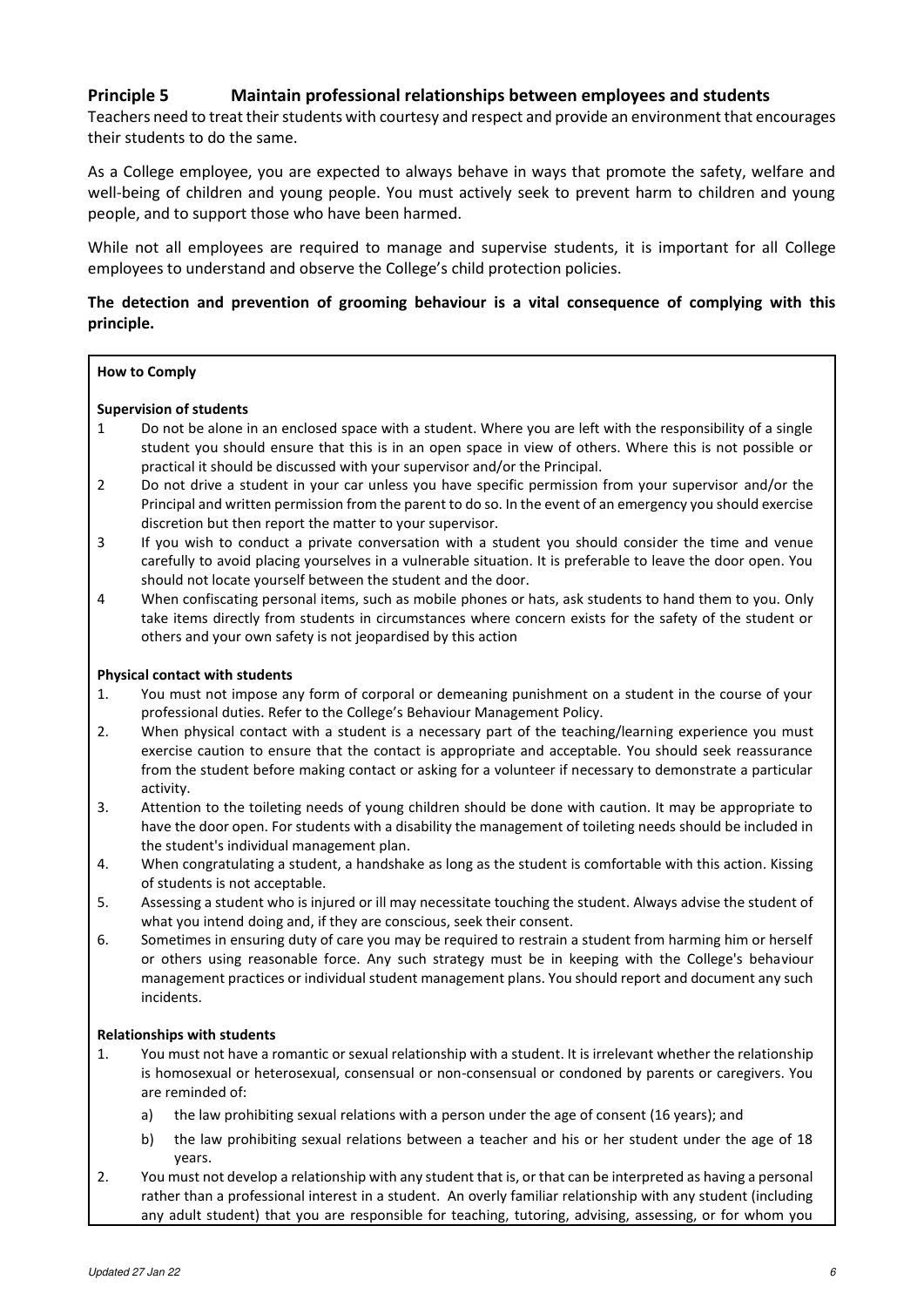provide pastoral or welfare support raises serious questions of potential grooming behaviour, conflict of interest, trust, confidence, dependency, and of equality of treatment. Such relationships may also have a negative impact on the teaching and learning environment for other students and colleagues, and may carry a serious reputational risk for the College.

- 3. If you consider that a student is being overly familiar, seeking to establish a personal relationship with you or has developed a 'crush' on you, you should report your concerns to your supervisor and/or the Principal as soon as possible so that a plan can be developed to manage the situation effectively and sensitively.
- 4. At all times when speaking with students, care must be taken to use appropriate language. You must always treat students with respect and without favouritism. There is no place for sarcasm, derogatory remarks, inappropriate familiarity or offensive comments.
- 5. You may, as part of your pastoral care role, engage in discussion with students. This is entirely appropriate. However, you must be cautious about making personal comments about a student or asking questions that probe your own or a student's sexuality or relationships. You must not hold conversations with a student of an intimately personal nature where you disclose information about yourself.
- 6. You must not:
	- a) invite students to your home;
	- b) visit students at their home; or
	- c) attend parties or socialise with students, unless you have the express permission of the Principal and the child's parents or care giver.
- 7. You must not engage in tutoring or coaching students from the College without the express permission of the Principal
- 8. You must not invite students to join your personal electronic social networking site or accept students' invitations to join their social networking site (see *Section 6 - Appropriate use of electronic communication and social networking sites*).
- 9. You must not give gifts to students. You should also carefully consider your position before accepting any gift from a student or a parent (see Section 9 - Declaring gifts, benefits and bribes).
- 10. Wherever practical, you should avoid teaching or being involved in educational decisions involving family members or close friends. Where it is not practical to avoid such situations completely, another member of staff should make any significant decisions relating to the student's assessments and have those endorsed by a supervisor.
- 11. You should be aware of, and sensitive to, children with culturally diverse or indigenous backgrounds and cultural practices that may influence the interpretation of your behaviour.

### **Child protection**

You must be aware of and comply with the College's Child Safe Policy and Adult Code of Conduct. The policy can be found at **Complispace Policy Plus – Child Safe Program** 

# **Principle 6 Appropriate Use of Electronic Communication and Social Networking Sites**

The College provides electronic communication facilities for its students and employees for educational or administrative purposes. It may monitor and view data stored or transmitted using the College's facilities. All staff and students must abide by the College's appropriate use of technology policies. The fast and permanent nature of electronic communication requires staff to be particularly vigilant with their own communications and that of their students.

- **1. You must comply with the College's (**Information Technology, Computer, Telephone and Equipment Code of Use and Social Networking Policies). **This includes:**
	- a) exercising good judgment when using electronic mail, following the principles of ethical behaviour;
	- b) using appropriate and professional language in electronic mail messages;
	- c) being aware that if an issue addressed in an email becomes the subject of a legal dispute, then those emails would be discoverable: that is, the court and all parties to the dispute would be entitled to see them;
	- d) not sending messages that are harassing, discriminatory, defamatory, threatening, abusive or obscene;
	- e) not inviting students into your personal social networking site or accepting an invitation to theirs;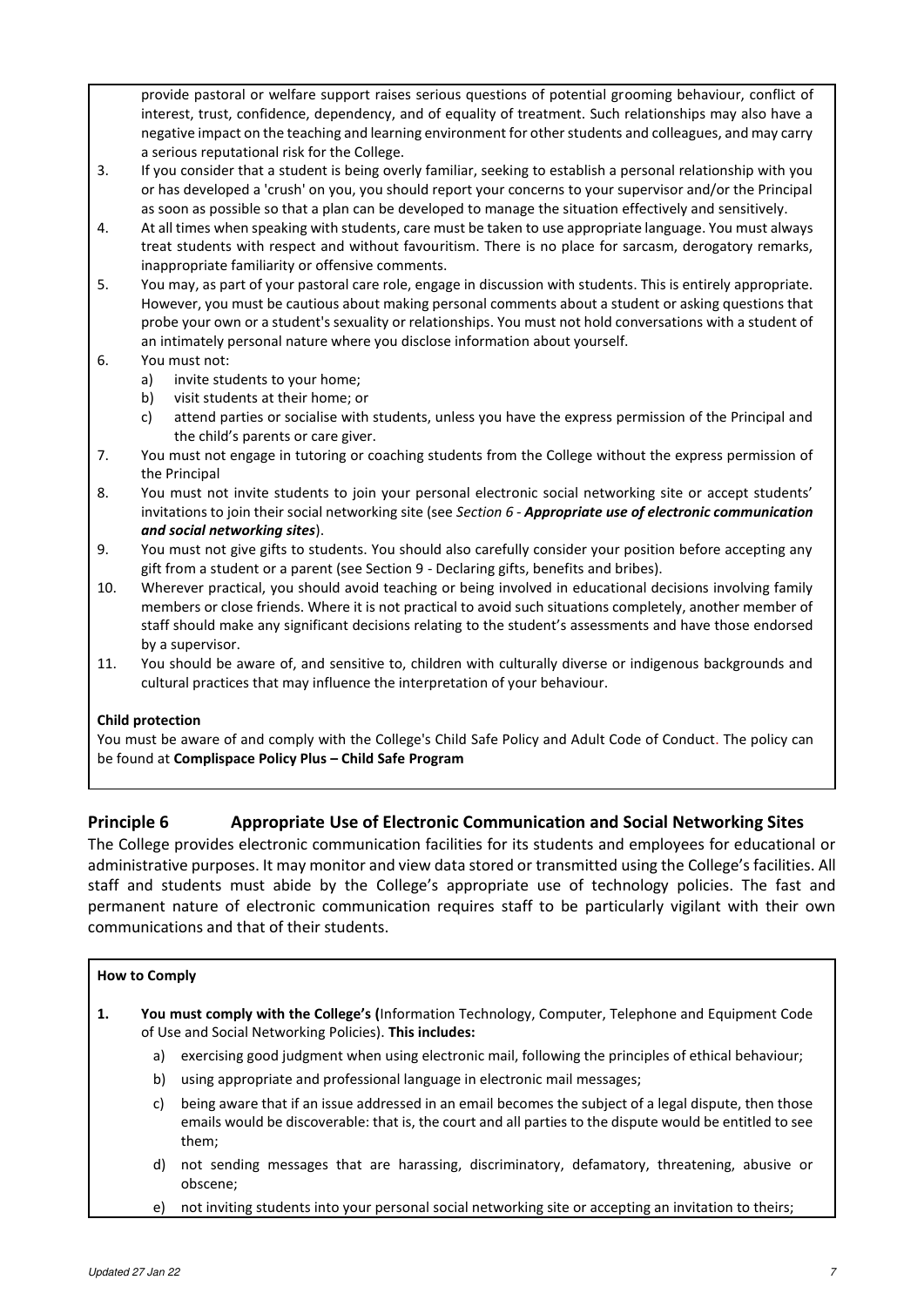- f) not using social networking sites to email or contact students;
- g) remembering transmission, storage, promotion or display of offensive, defamatory, or harassing material is strictly forbidden; and
- h) reporting any situations where you become aware of the inappropriate use of electronic communication and social networking sites.
- **2. You must never use the College's networks to view, upload, download or circulate any of the following materials:**
	- a) sexually related or pornographic messages or material;
	- b) violent or hate-related messages or material;
	- c) racist or other offensive messages aimed at a particular group or individual;
	- d) malicious, libellous or slanderous messages or material; or
	- e) subversive or other messages or material related to illegal activities.

# **Principle 7 Use of Alcohol, Drugs or Tobacco**

Occupational Safety and Health is of fundamental importance to the College. Maintaining a safe work environment requires everyone's continuous cooperation.

You are responsible for ensuring your capacity to perform your duties is not impaired by the use of alcohol or drugs and that the use of such substances does not put at risk you or any other person's health and safety.

The use of illegal substances on the school property is strictly forbidden.

#### **How to Comply**

#### **General**

- 1. You must not attend work under the influence of alcohol, illegal drugs or non-prescribed and/or restricted substances.
- 2. Do not consume alcohol, illegal drugs or non-prescribed and/or restricted substances while at work;
- 3. You must notify your supervisor if you are aware that your work performance or conduct could be adversely affected as a result of the effect of a prescribed drug;
- 4. Take action to resolve any alcohol or other drug-related problems that you have; and
- 5. Consult with your supervisor or Principal if you are concerned about working with other employees who may be affected by drugs or alcohol.

#### **Drugs**

- 1. You must not have illegal drugs in your possession while at work. Any illegal drugs found on school property or in the possession of any person on school property may result in disciplinary action including the termination of your employment, referral to the Police and, in the case of a member of the teaching staff, report to the Teacher Registration Board WA;
- 2. You must not give students or other employees illegal drugs or restricted substances, or encourage or condone their use; and
- 3. You must not supply or administer prescription or non-prescription drugs to students unless authorised to do so.

#### **Alcohol**

- 1. You must not take alcohol to school or consume it during school hours or at any school function at any time school students are present, including those events conducted outside school premises unless expressly permitted to do so by the Principal. A school function is any occasion organised by the College and/or in the College's name, including dances, farewells, excursions, sporting fixtures and fundraising events.
- 2. You must not purchase alcohol for, or give alcohol to, any school student (or to any other person under the age of 18 years); and
- 3. encourage or condone the use of alcohol by students of any age during educational activities.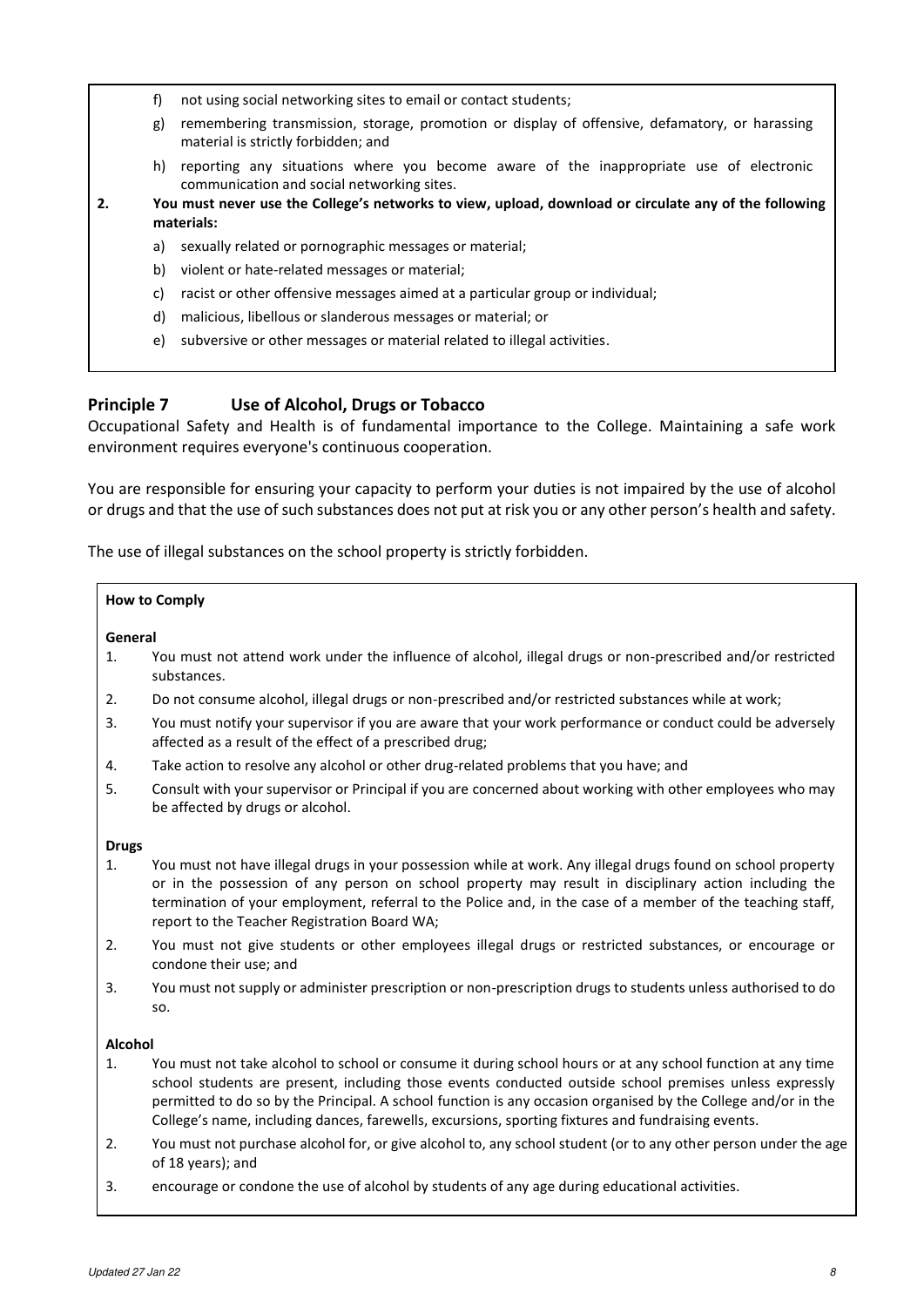#### **Tobacco**

- 1. You must not smoke or permit smoking in any school buildings, enclosed area or on College grounds. This includes all buildings, gardens, sports fields, cars and car parks.
- 2. You must not smoke whilst at any school function even if it is not on school campus. This includes, amongst all other activities, camps, tours and excursions.
- 3. You must not purchase tobacco or tobacco products for any school student, or give them tobacco or tobacco products.

# **Principle 8 Identifying and managing conflicts of interest**

Private interests can, or have the potential to, influence a person's capacity to perform their duties and in turn compromise their integrity and that of the College.

A conflict of interest can involve:

- a) pecuniary interests i.e. financial gain or loss or other material benefits;
- b) non-pecuniary interests i.e. favours, personal relationships and associations.

Conflict of interest also include:

- a) the interests of members of your immediate family or relatives (where these interests are known);
- b) the interests of your own business partners or associates, or those of your workplace; or
- c) the interests of your friends.

#### **How to Comply**

- 1 As a College employee, you must not act in conflict with the College's best interests.
- 2 When faced with a situation in which conflict of interests may be present, you should report any potential or real conflict to your supervisor or the Principal.
- 3 You should also report situations where a superior or colleague who has an identified conflict is, or may be perceived as, unduly influencing your decision.

# **Principle 9 Declaring gifts, benefits or bribes**

As an employee, you may be offered a gift or benefit as an act of gratitude. There are some circumstances when to refuse a gift would be perceived as rude, insulting or hurtful. You are expected to exercise sound judgement when deciding whether to accept a gift or benefit.

Accepting gifts and other benefits has the potential to compromise your position by creating a sense of obligation and undermining your impartiality. It may also affect the reputation of the College and its staff. You must not create the impression that any person or organisation is influencing the College or the decisions or actions of any of its employees.

- 1 If you are offered a bribe (i.e. anything given in order to persuade you to act improperly), you must refuse it, explain why it is not appropriate, and immediately report the matter to the Principal.
- 2. If you are offered a gift or benefit, you should always consider the value and purpose of a gift or benefit before making any decision about accepting it. A gift that is more than of a nominal value (\$50) must not become personal property (see College Gift Policy – S drive/Whole College/Policies/20 Staff). You should either politely refuse it or advise the contributor that you will accept it on behalf of the College.
- 3. When a gift is accepted, you must advise the Principal. She/he will determine how it should be treated and make a record of its receipt. Depending on the nature and value of the gift, it may be appropriate to record the gift in the asset register as a donation or other such record established for that purpose.
- 4. Sometimes employees might, in the course of their work, win a prize of significant monetary value e.g. a computer, from another organisation. Prizes are usually considered the property of the College. If you win a prize you must advise your supervisor or the Principal who will determine how the prize should be treated and recorded.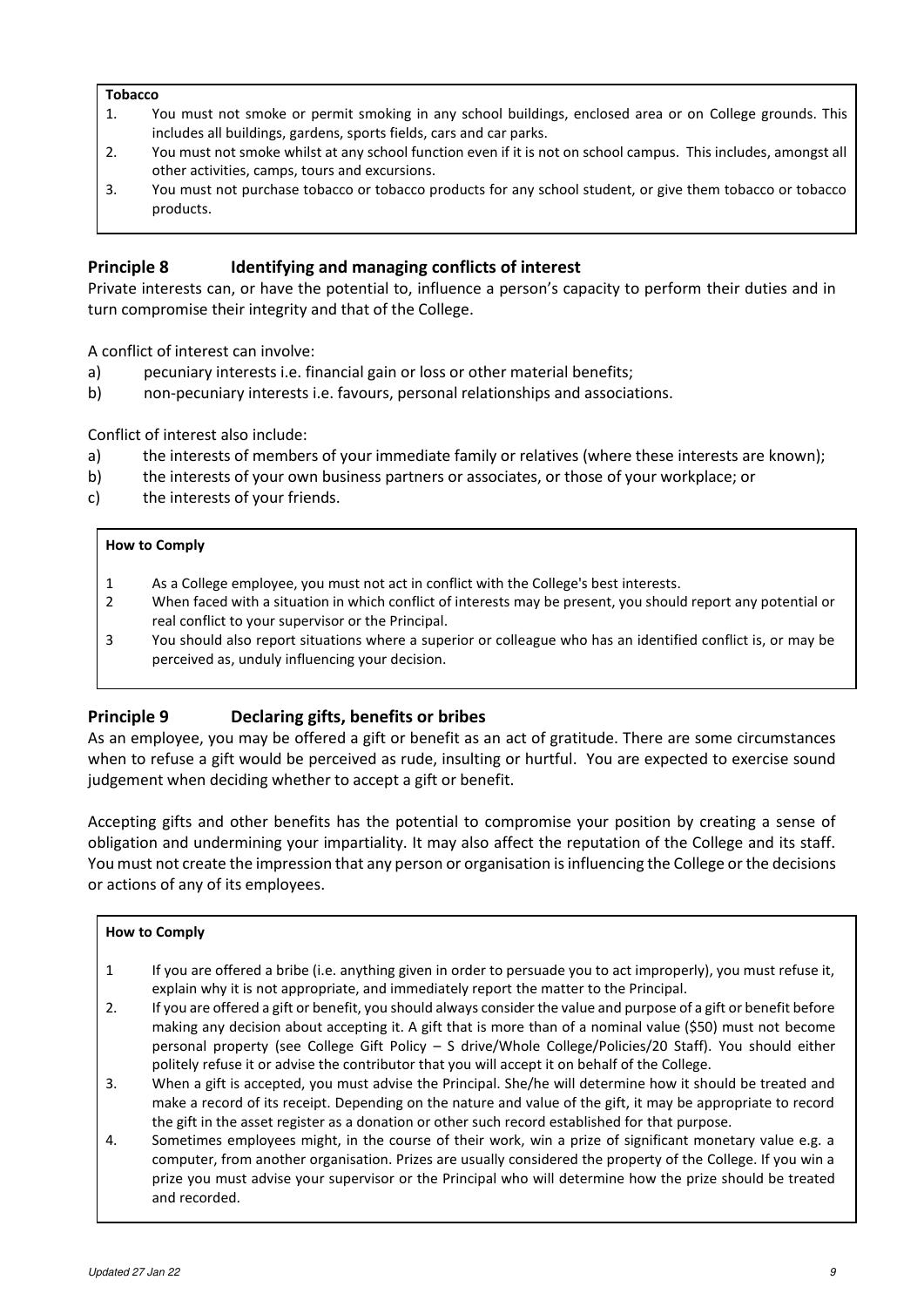# **Principle 10 Communication and protecting confidential information**

You should be mindful of confidentiality when in discussions with parents. You cannot always give a guarantee of confidentiality especially if the matter under discussion is related to mandatory reporting.

College employees should maintain the confidentiality of College information (refer **Confidential Information** below).

College employees should be aware that there are strong legal requirements around the collection, release and privacy of information.

Before asking for information or disclosing information staff need to assure themselves that they are acting in a legal manner. If unsure you should discuss the matter with your line manager.

#### **How to Comply**

#### **Communication**

- 1. You are required to comply with the College Privacy policy and understand the Parent Involvement policy.
- 2. You should not disclose personal information about another staff member to students or parents or discuss their work performance, except if authorised by the Principal in the context of grievance resolution.
- 3. All matters discussed in staff meetings and staff memos are to be treated confidentially and not discussed with students, members of the College community, or the public.
- 4 The media should not be given access to students or allowed entry to the College without the express permission of the Principal. You should not make any comments to the media about the College, students or parents without the express permission of the Principal.

#### **Confidential information**

- **1.** As a College employee, you must only use confidential information for the work-related purpose it was intended.
- 2. Unless authorised to do so by legislation, you must not disclose or use any confidential information without the express permission of the Principal.
- 3. You must make sure that confidential information, in any form, cannot be accessed by unauthorised people.

#### **Privacy**

- 1. Sensitive and personal information should only be provided to people who are authorised to have access to it.
- 2. You should always exercise caution and sound judgment in discussing the personal information of students, parents, staff and other people with other school employees. Normally information should be limited to those who need to know in order to conduct their duties, or to those who can assist in carrying out the College's work because of their expertise.
- 3. From February 22 February 2018 the College is legally required to report the loss, unauthorised access to, or disclosure, of personal information resulting in serious harm, to the any individuals to whom the information relates and the Office of the Australian Information Commissioner. In accordance with this requirement you are required to notify your line manager and/or the Principal in relation to any such loss, access or disclosure, including school information that may be contained on school or personal devices. For more information please refer to the College's Privacy Policy and Data Breach Response Plan.

### **Principle 11 Record keeping**

All employees have a responsibility:

- a) to create and securely maintain full, accurate and honest records of their activities, decisions, appropriate school-based interactions and other relevant transactions;
- b) to up load or store records in the school's record systems, as required; and
- c) to not deliberately access College information to which they are not authorised to do so.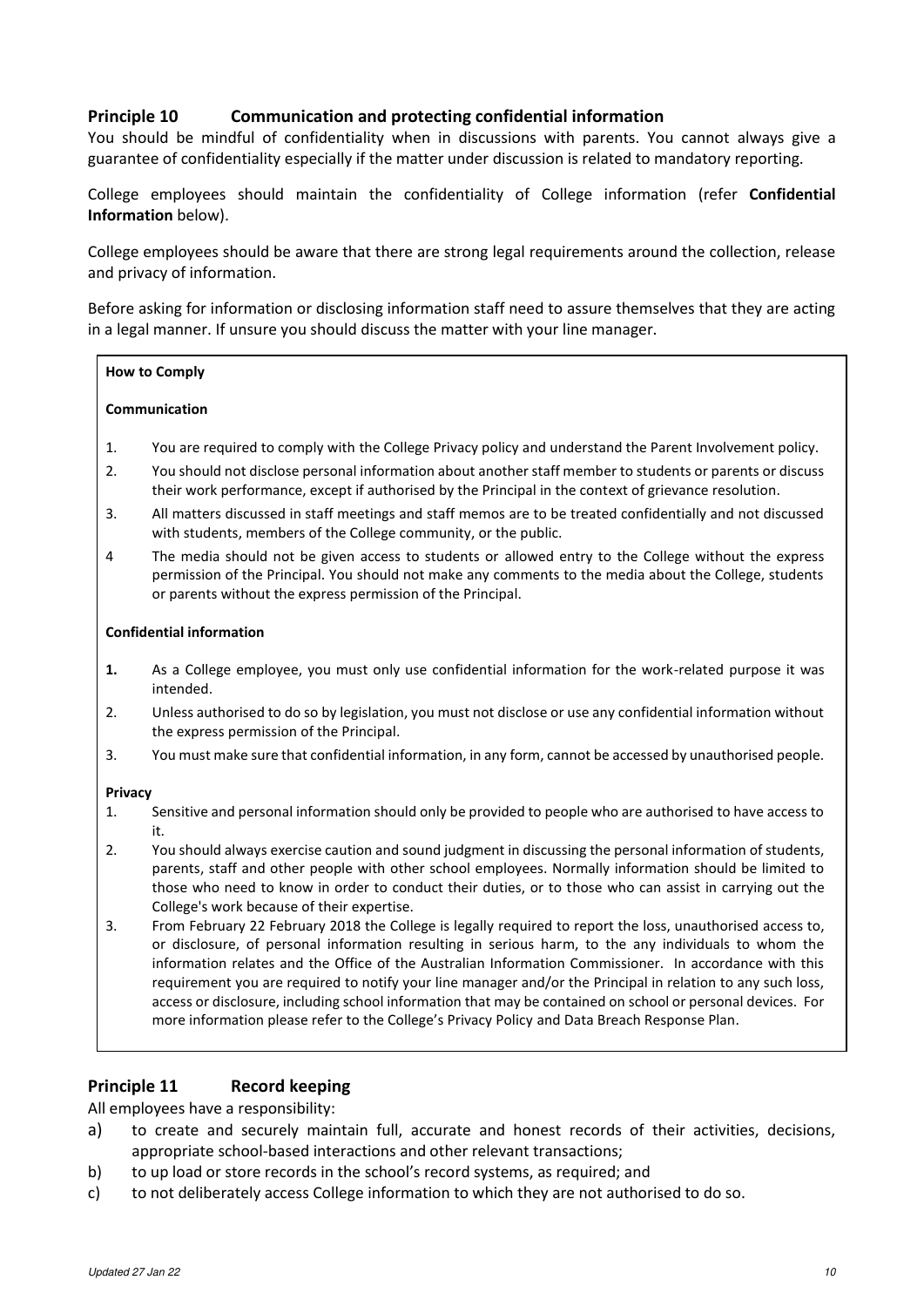#### **How to Comply**

- 1. You must not destroy or remove records without appropriate authority.
- 2. Supervisors have a responsibility to ensure that the employees reporting to them comply with their records management obligations.
- 3. Employees responsible for assessing and recording marks for students' work must do so accurately, fairly and in a manner that is consistent with relevant policy and the requirements of the College.
- 4. Employees must maintain the confidentiality of all official information and documents which are not publicly available or which have not been published.

# **Principle 12 Copyright and intellectual property**

When creating material you need to ensure the intellectual property rights of others are not infringed and information is recorded about any third party copyright/other rights included in materials.

If you develop material that relates to your employment with the College, the copyright in that material will belong to the College. This may apply even if the material was developed in your own time or at home.

#### **How to Comply**

- 1. Advice relating to sharing or licensing the College's intellectual property should be sought from the Principal.
- 2. Do not give away or assign the College's intellectual property without the approval of the Principal.
- 3. You should not use the College's intellectual property (including copyright) for private purposes without obtaining written permission from the Principal.

# **6. Agreement to The Child Safe Adult Code**

### **I will:**

- Uphold and act in accordance with Living Waters Lutheran College Statement of Commitment to Child Safety and Wellbeing at all times.
- Comply with applicable guidelines published by the College with respect to child safety, such as the Staff and Student Professional Boundaries policy.
- Behave as a positive role model to students.
- Promote the safety, welfare and wellbeing of students.
- Be vigilant and proactive with regard to student safety and child protection issues.
- Provide age appropriate supervision for students.
- Treat all students with respect.
- Promote the safety, participation and empowerment of students with a disability.
- Promote the cultural safety, participation and empowerment of Aboriginal and Torres Strait Islander students and linguistically and culturally diverse students.
- Use positive and affirming language toward students.
- Encourage students to 'have a say' and participate, and then listen to them with respect.
- Respect cultural, religious and political differences.
- Help provide an open, safe and supportive environment for all students to interact, and socialise.
- Intervene when students are engaging in inappropriate bullying behaviour towards others or acting in a humiliating or vilifying way.
- Ensure as far as practicable that adults are not left alone with a child.
- Report any breaches of this Child Safe Code of Conduct.
- Report concerns about child safety to one of the College's Child Safety Contact Officers and ensure that your legal obligations to report child abuse, grooming or other harm externally are met.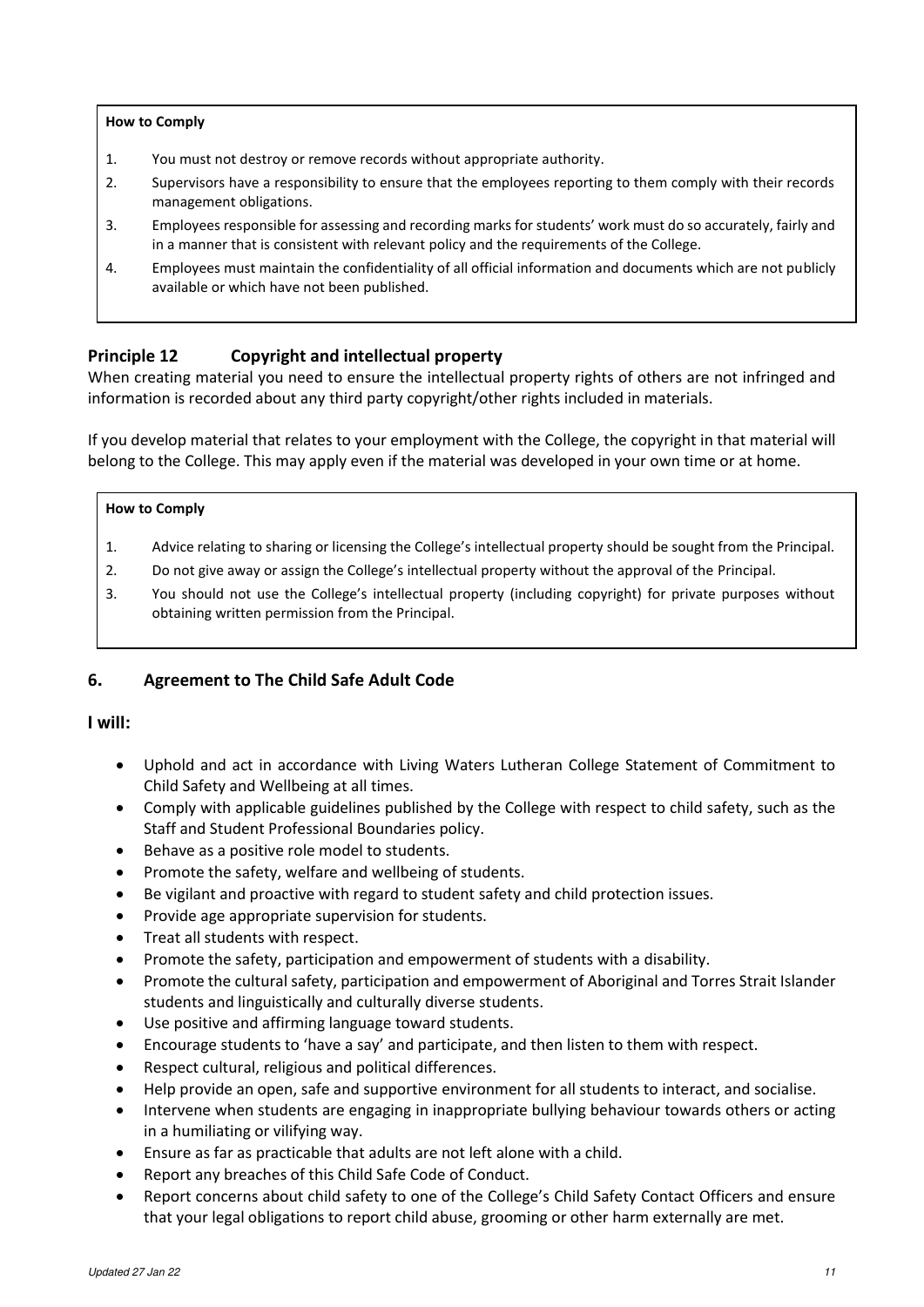- Where an allegation of child abuse, grooming or other harm is made, ensure as quickly as possible that the student involved is safe.
- Call the Police on 000 if you have immediate concerns for a student's safety.
- Respect the privacy of students and their families and only disclose information to people who have a need to know.

# **I will not:**

- Engage in any form of inappropriate behaviour towards students or expose students to such behaviour.
- Engage in prejudicial or oppressive behaviour, or use inappropriate language with students.
- Express personal views on cultures, race or sexuality in the presence of students or discriminate against any student based on culture, race, ethnicity or disability.
- Engage in open discussions of an adult nature in the presence of students.
- Engage in any form of sexual conduct with a student including making sexually suggestive comments and sharing sexually suggestive material.
- Engage in inappropriate or unnecessary physical conduct or behaviours including doing things of a personal nature that a student can do for themselves, such as toileting or changing clothes.
- Engage in any form of physical violence towards a student including inappropriately rough physical play.
- Use physical means or any form of corporal punishment to discipline or control a student.
- Engage in any form of behaviour that has the potential to cause a student serious emotional or psychological harm.
- Develop 'special' relationships with students that could be seen as favouritism (for example the offering of gifts or special treatment for specific students).
- Engage in undisclosed private meetings with a student who is not your own child.
- Engage in activities with a student who is not your own child, outside of school hours and without permission from the student's parent/carer.
- Engage in inappropriate personal communications with a student through any medium, including any online contact or interactions with a student.
- Take or publish (including online) photos, movies or recordings of a student without parental/guardian consent.
- Post any identifying information online about a student unless it is necessary for the school's activities or you have consent from the student and/or their parent/guardian. Identifying information includes things such as the student's: full name; age; e-mail address; telephone number; residence; school; or details of a club or group they may attend.
- Ignore or disregard any suspected or disclosed child abuse, grooming or other harm.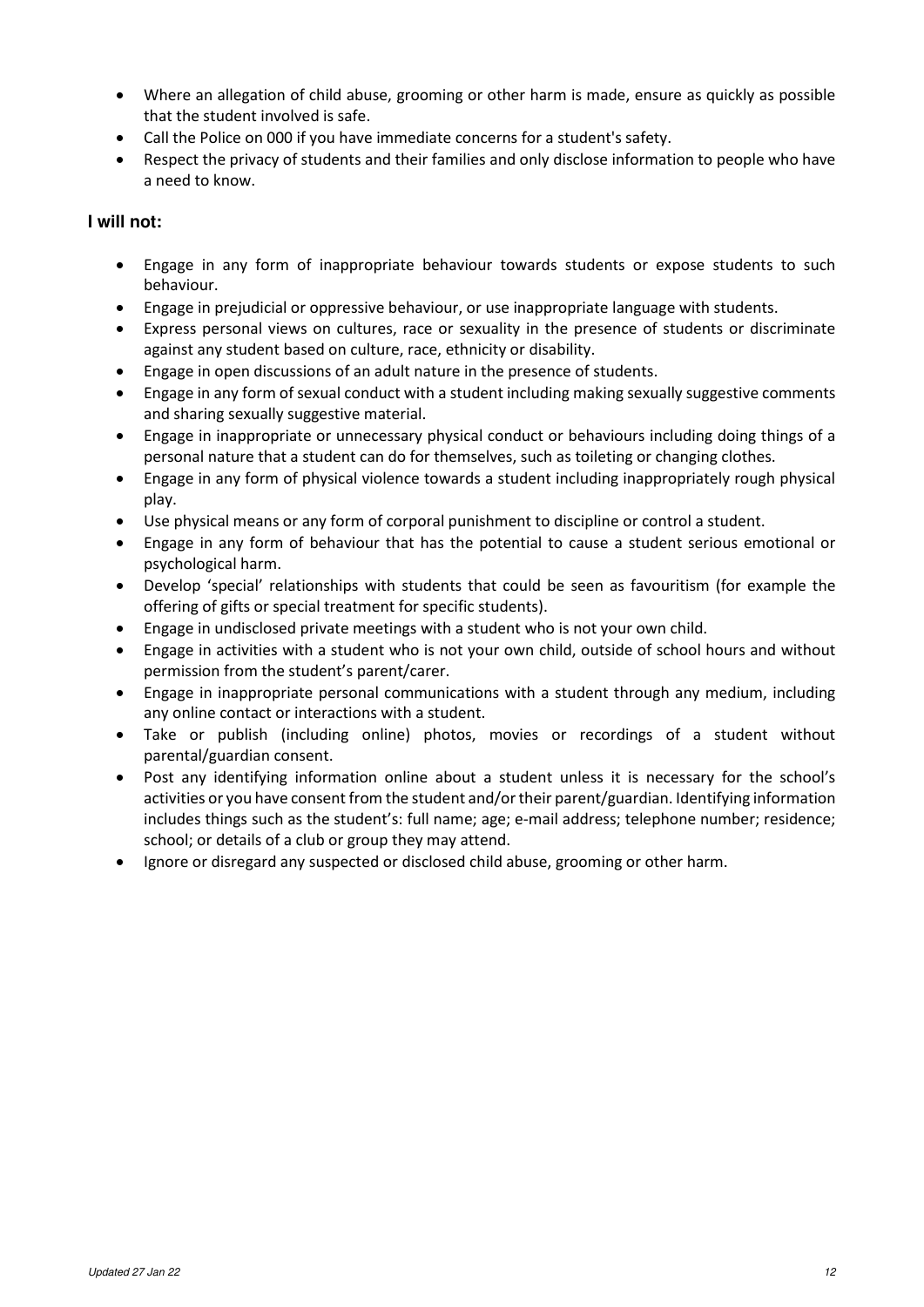# **7. BREACHES OF THE CODE**

# *What happens if I breach the Code of Conduct?*

*All alleged breaches of the Staff Code of Conduct will be subject to scrutiny and if substantiated the person may be warned, suspended or have their employment terminated. If the breach involves is suspected to have involved grooming behaviour, the College is obliged to report this to the Director General of the Department of Education as a reportable incident. Please further information about this in dot points below. Any potentially illegal activity will be reported to the Police and appropriate actions will be taken by the Principal or delegate.* 

- *The consequences of inappropriate behaviour and breaches of this Code will depend on the nature of the breach.*
- *Employees are required to report all objectively observable behaviour, that is not permitted by the Code, other than those subject to mandatory reporting obligations, to the Principal, a designated senior staff member or the chair of the school's governing body. NB: If the prohibited behaviour is by the Principal then it should be reported to the Chair of the College Board.*
- *Factors the school may consider when deciding what action to take may include: a) the seriousness of the breach;* 
	- *b) the likelihood of the breach occurring again;*
	- *c) whether the employee has committed the breach more than once;*
	- *d) the risk the breach poses to employees, students or any others; and whether the breach would be serious enough to warrant formal disciplinary action.*
- *Actions that may be taken by the school in respect of a breach of the Code include management or remedial action, training or disciplinary action ranging from a warning to termination of employment. The College reserves the right to determine in its entirety the response to any breach of this Code. However, please note that circumstances where a formal warning is issued to a staff member or their employment is ceased, as a result of a breach that is suspected to have involved grooming behaviour, the matter is required to be notified to the Director General of the Department of Education, as a reportable incident.*
- *Section 42 of the Teacher Registration Act 2012 outlines the circumstances under which registered teachers are to be reported to the Teacher Registration Board of WA (TRBWA). Circumstances where a formal warning is issued to a teacher or their employment is ceased, as a result of a breach of the Code of Conduct that is suspected to have involved grooming behaviour, fits within the requirements of s.42, as well as being a reportable incident to the Director General of the Department of Education. (Please refer to section 2.2 of this document for details of s.42)*

### *8. What do I do if I see someone breach the Code of Conduct?*

- *Act to prioritise the best interests of children;*
- *Take actions promptly to ensure that children are safe;*
- *Promptly report any concerns to the Principal or Head of School;*
- *Follow Living Waters Lutheran College's policies and procedures for receiving and responding to complaints and concerns, reports and/or allegations;*
- *Comply with legislative requirements on reporting if relevant, and with Living Waters Lutheran College's policy and procedure on internal and external reporting.*
- *Living Waters Lutheran College will not tolerate victimisation or other adverse consequences that are directed towards any person who makes such reports in good faith.*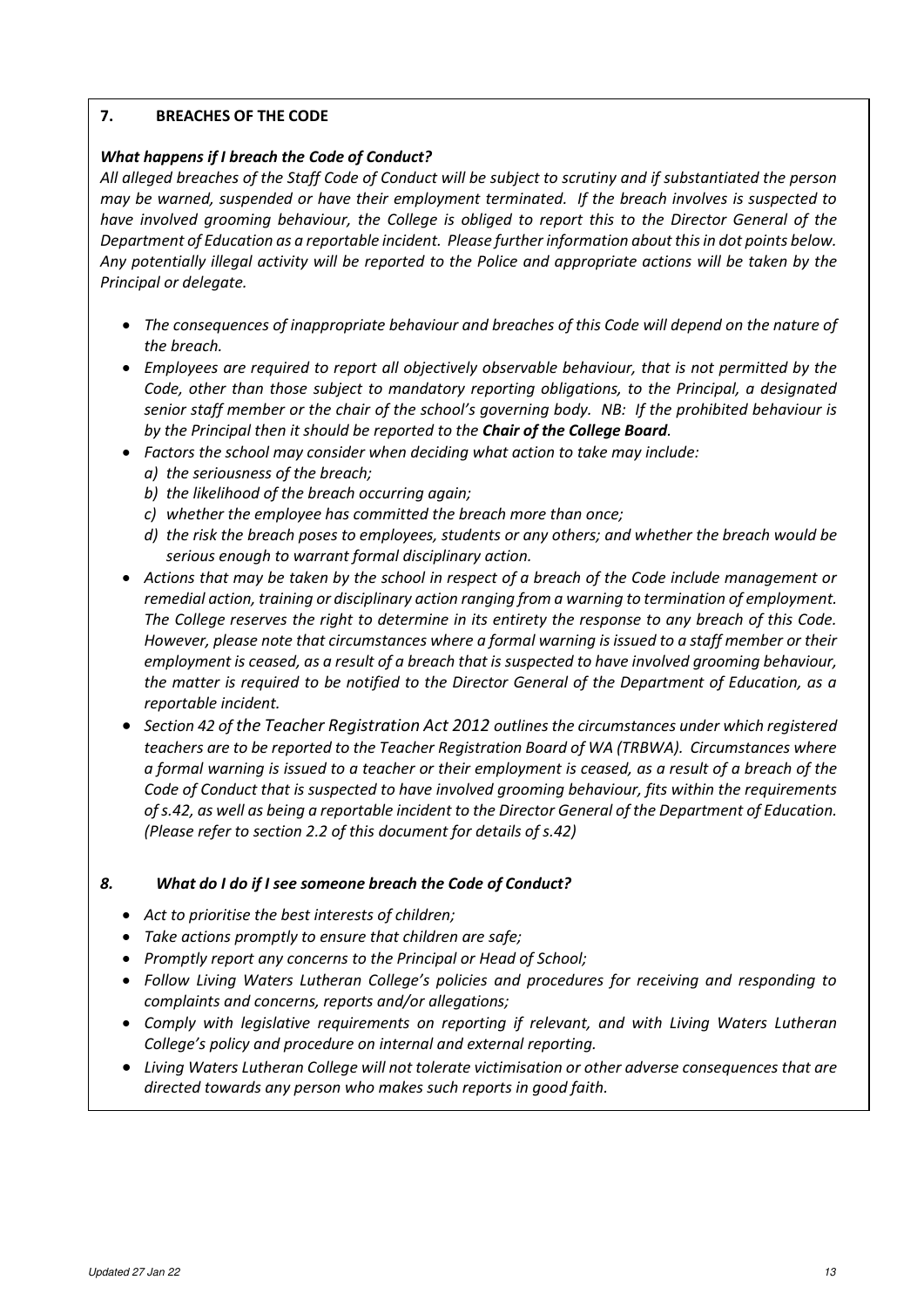# **9. Acknowledgement**

You are asked to read, understand and agree to comply with the terms of this Code of Conduct including the information provided at the appendixes (Grooming and Definitions) and the Child Safe Adult Code of Conduct and Staff and Student Professional Boundaries. It is important to familiarise yourself with and consult College Policies and Procedures as required. These may be found at Complispace Policy Plus.

Acknowledgement for the code of conduct is made by each staff member via the LESNW learning platform.

**Principal Signature 24 January 2022**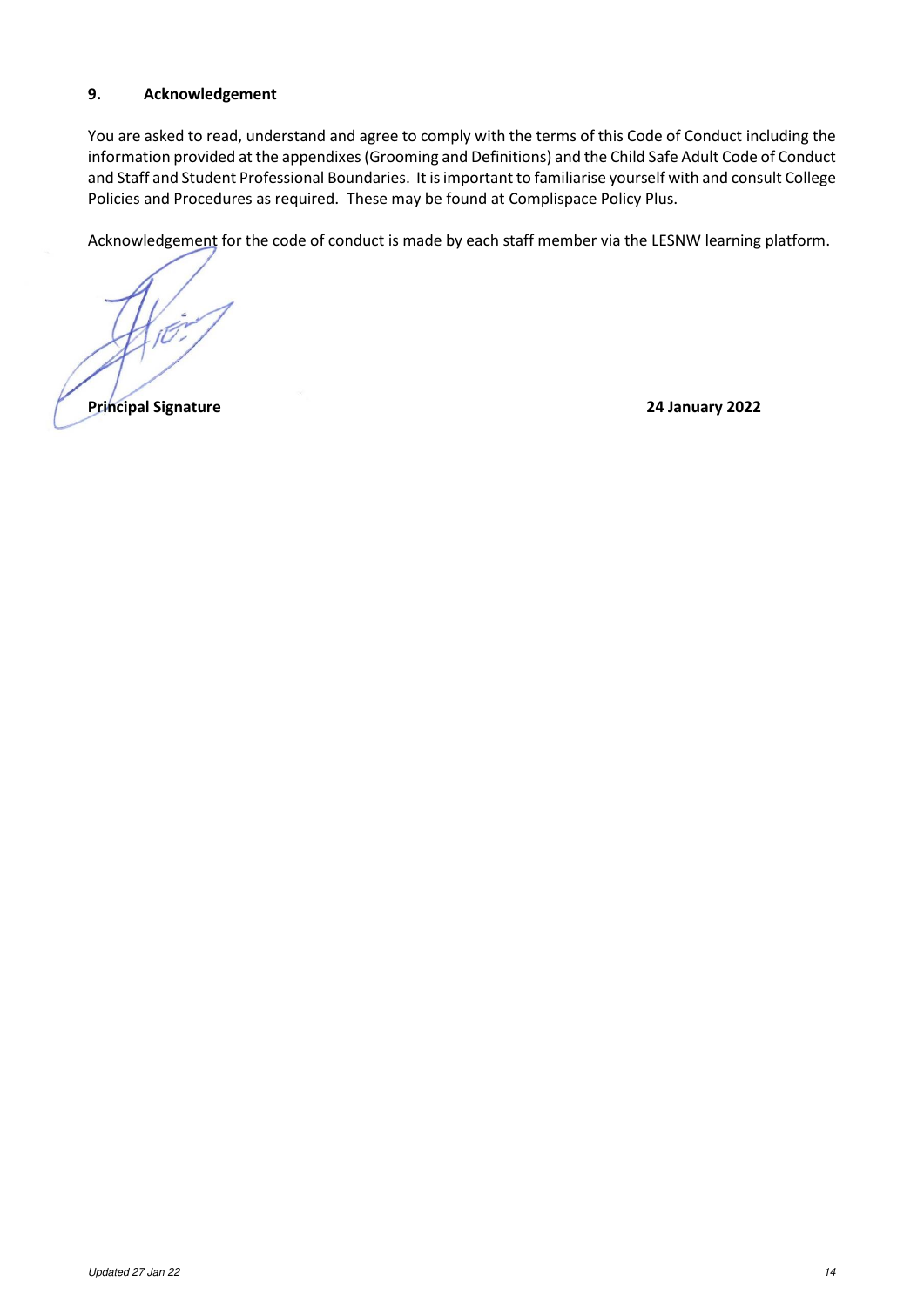# **Appendix to Living Waters Lutheran College - Code of Conduct**

# **Grooming (From Policy Plus)**

# **Grooming is defined in the Registration Standards Guide as:**

- the use of a variety of manipulative and controlling techniques
- with a vulnerable subject
- in a range of inter-personal and social settings
- in order to establish trust or normalise sexually harmful behaviour
- with the overall aim of facilitating exploitation and/or prohibiting disclosure of the harmful behaviour.

It is conduct undertaken to prepare a child for sexual abuse at a later time or to conceal sexual abuse that has already commenced. Grooming behaviour can also refer to grooming of an adult associated with a child, to make it easier to procure the child for sexual abuse or to ensure that, if the child does disclose, that the adult does not believe the child.

Grooming behaviour towards children typically involves a graduation from attention giving and non-sexual touching to increasingly more intimate and intrusive behaviour. Grooming usually involves a perpetrator establishing a trusting relationship with a child and/or those associated with the child's care and wellbeing, to create an environment in which sexual abuse can occur.

# **Criminal Offences Involving Grooming**

Grooming behaviour is, in certain circumstances, an offence under the Criminal Code and an offence under the Criminal Code Act 1995 (Cth).

Sections 320, 321, and 322 of the Criminal Code all include offences against children (aged under 13, aged between 13 and 15, and aged 16 or 17 under care, supervision or authority, respectively) that could involve grooming.

Each of these sections make it an offence to "procure, incite or encourage a child to engage in sexual behaviour". While these terms are not defined in the Criminal Code, they could include some conduct that could be considered grooming behaviour.

- In particular, the term "procure" can mean "to persuade or cause someone to do something," which may cover various forms of grooming.
- However, the terms "incite or encourage" may require that the offender explicitly suggest, request or urge the child to engage in sexual activity. Grooming behaviour that does not involve explicitly sexual communications may therefore not fall into these offences.

Section 204B of the Criminal Code makes it an offence for an adult to use electronic communication with the intent to procure a child aged under 16 to engage in sexual activity or to expose a child to any indecent matter. Under this section, the communication itself does not appear to need to involve any specific incitement or encouragement to the child to engage in sexual activity, but rather that the intent of the communication be to procure (i.e. to obtain) the child for that activity.

Under sections 474.26 and 474.27 of the Criminal Code 1995 (Cth), 'Using a carriage service to procure persons under 16 years of age', and 'Using a carriage service to groom persons under 16 years of age' are additional criminal offences.

• Carriage services include services for carrying communications, such as the post, telephone services, internet access services and 'voice over internet' services.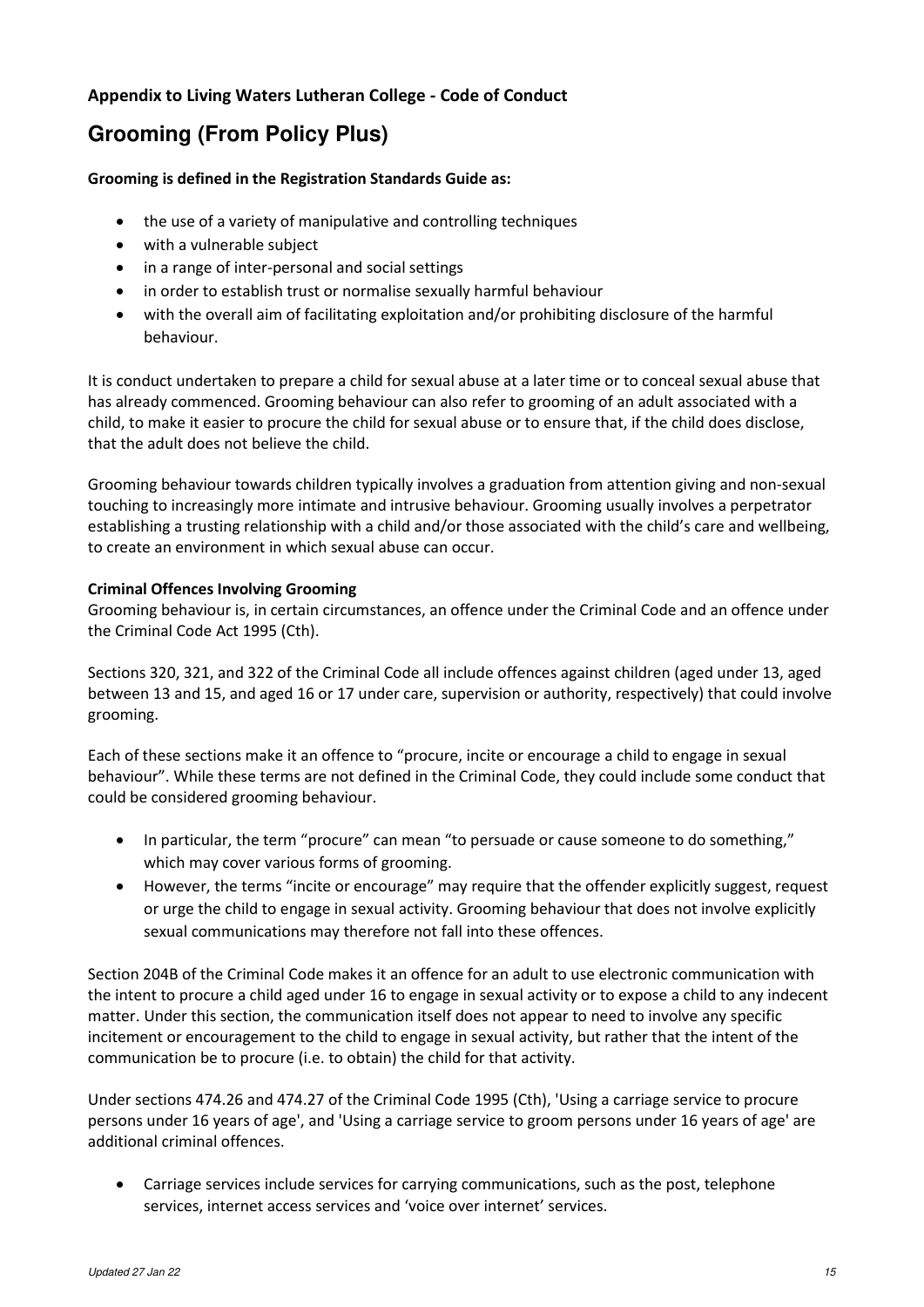For both of these Commonwealth offences, it is a crime for an adult (the sender) to use a carriage services to transmit communications to a person aged (or who the sender believes to be aged) under 16 (the recipient) with the intention of procuring the recipient to engage in sexual activity with or in the presence of either the sender or another person (the participant).

# **Online Grooming**

Online grooming is when an adult uses electronic means (including social media) in a predatory fashion to try and lower a child's inhibitions, or heighten their curiosity regarding sexual behaviour or activity, with the aim of eventually meeting them in person for the purposes of sexual activity. This can include communications through social media, online chat rooms, sexting or emails.

Both the WA and Commonwealth offences criminalise online grooming.

For the purposes of the WA grooming offences, section 240B specifically relates to electronic communication, which is defined as a communication by electronic means and includes (but is not limited to):

- email
- the Internet
- facsimile
- telephone, including mobile telephone
- radio
- television.

For the purposes of the Commonwealth grooming offences, 'carriage' services specifically include telephone and internet services.

### **Identifying Grooming**

Grooming can be very difficult to identify. Grooming includes a range of techniques, many of which are not explicitly sexual or directly abusive in themselves. Most techniques do not appear unusual or remarkable in isolation, but instead involve many discrete acts that, on their own, are not necessarily criminal or abusive.

### **Possible Grooming Behaviour by Adults Associated with the College**

- persuading a student or group of students that they have a special relationship
- asking a student to keep the relationship to themselves
- inappropriately allowing a student to overstep the rules
- testing boundaries, for example by undressing in front of a student
- manoeuvring to get or insisting on uninterrupted time alone with a student
- buying a student gifts
- insisting on physical affection such as hugging, wrestling or tickling even when the student clearly does not want it
- being overly interested in the sexual development of a student
- taking a lot of photos of a student
- engaging in inappropriate or excessive physical contact with a student
- sharing alcohol or drugs with a student
- making inappropriate comments about a student's appearance or excessive flattery
- using inappropriate pet names for a student
- making jokes or innuendo of a sexual nature with a student
- making obscene gestures or using obscene language with a student
- sending correspondence of a personal nature via any medium
- inviting, allowing, or encouraging students to attend a staff member's home without parental/carer permission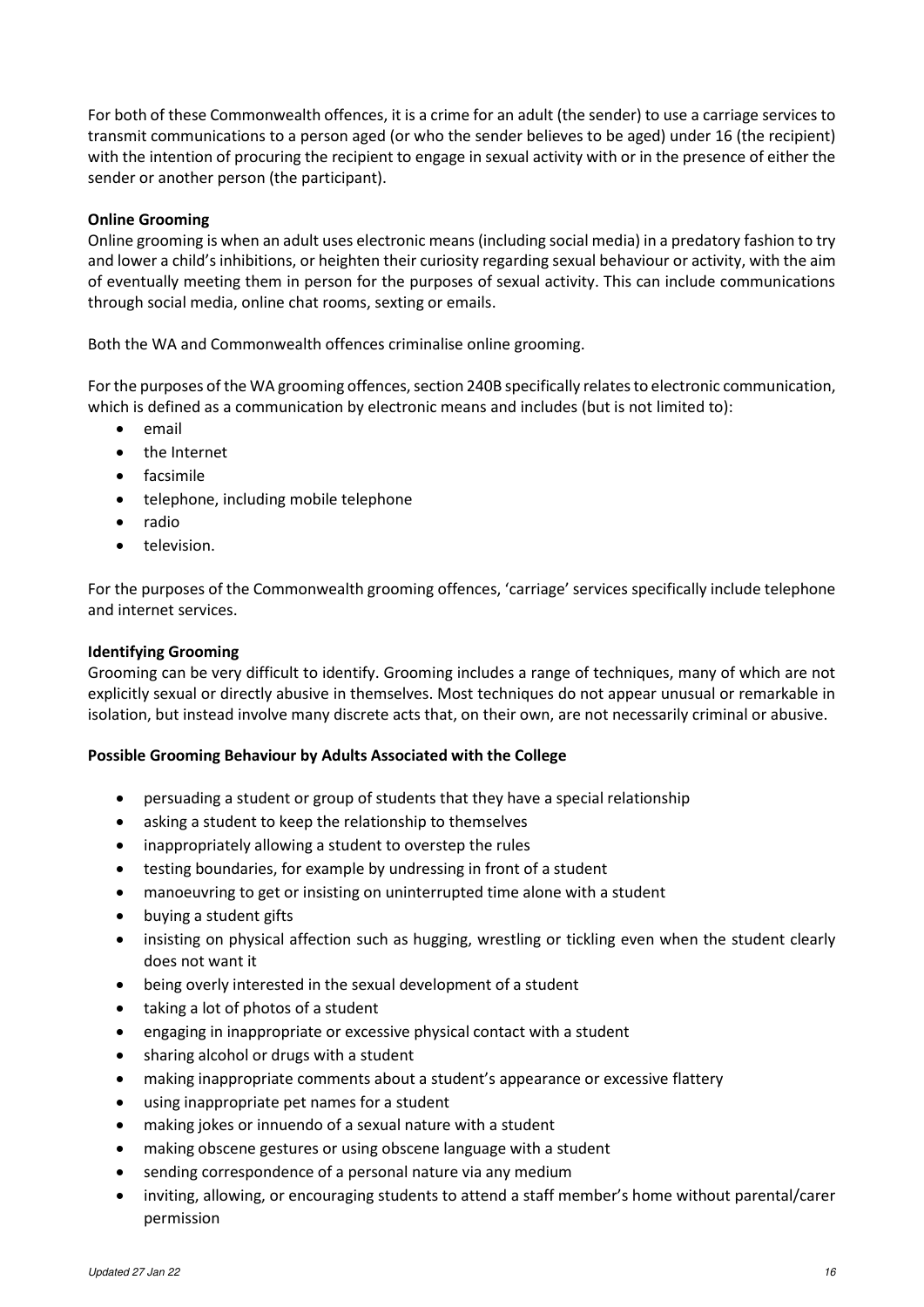- entering change rooms or toilets occupied by students when supervision is not required or appropriate
- communicating with a child's parent/stepparent, legal guardian, teacher, religious official or spiritual leader with the intention of facilitating the child's involvement in sexual conduct
- inappropriately extending a relationship outside of work
- photographing, audio recording, or filming students via any medium without authorisation or having parental consent to do so.
- Possible Indicators that a Child May Be Subject to Grooming
- developing an unusually close relationship with an adult
- displaying significant mood changes, including hyperactive, sensitive, hostile, aggressive, impatient, resentful, anxious, withdrawn or depressed behaviour
- using 'street' or different language they learned from a new or older 'friend'
- having new jewellery, clothing, expensive items or large amounts of money that were gifts from a new or older 'friend'
- using a new mobile phone excessively to make calls, videos or send text messages to a new or older 'friend'
- being excessively secretive about their use of social media or online communications
- frequently staying out late or overnight with a new or older 'friend'
- being dishonest about where they have been or who they were with
- drug and alcohol use
- being picked up in a car by a new or older 'friend' from home or school or 'down the street'.

# **Possible Indicators that a Child May Be Subject to Online Grooming**

- discovery of pornography on their computer or device
- receiving or making calls to unrecognised numbers
- increased or excessive amount of time spent online
- increased secrecy in what they are doing online and efforts to try and hide what they are doing online
- evidence of people on their 'friends' list that are unknown and they have never met offline.

### **What is NOT Grooming?**

Certain behaviours or acts will not in isolation constitute grooming behaviour. However, where there is a repeating pattern of indicative behaviour, or several incidents of indicative behaviour, it may constitute grooming behaviour.

Similarly, not all physical contact between a student and a staff member or any person engaged by the College to provide services to children, including a volunteer, will be inappropriate and/or an indicator of possible grooming behaviour.

### **The following physical contact with students is not grooming behaviour:**

- administration of first aid
- supporting students who have hurt themselves
- non-intrusive gestures to comfort a student who is experiencing grief, loss or distress, such as a hand on the upper arm or upper back
- non-intrusive touching i.e. shaking a student's hand or a pat on the back to congratulate a student.